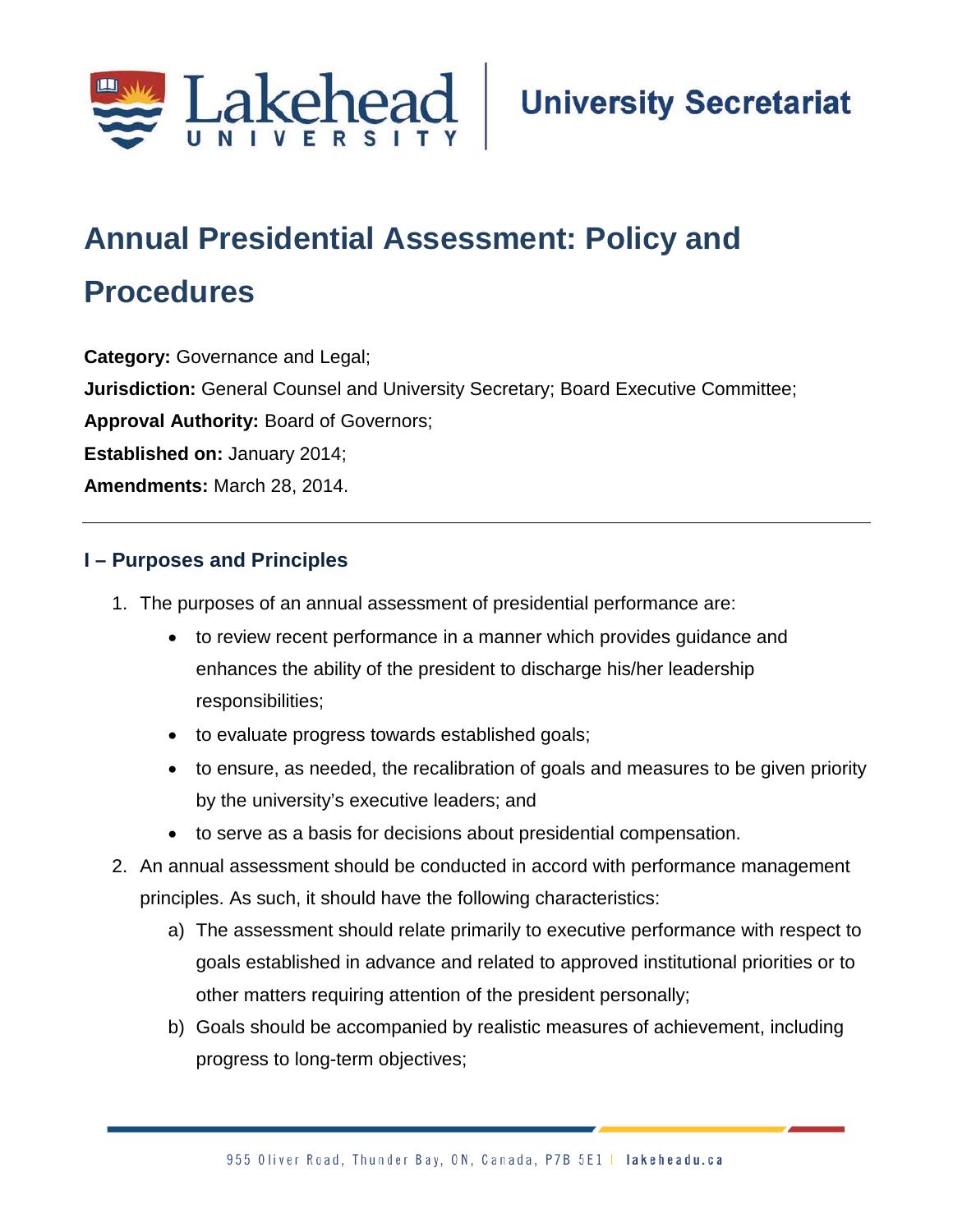- c) The assessment process should be as focused and streamlined as possible. It should provide useful feedback to the president and the opportunity to modify or adjust the focus of future executive activity.
- d) Assessment considers both what has been achieved and how it has been achieved. Achievement of, or progress to, goals should include consideration of the overall executive leadership capacities shown in the pursuit of these goals, for example in dimensions such as;
	- strategic thinking,
	- executive team leadership,
	- stakeholder communications, and
	- dealing with difficult decisions and major unforeseen developments.
- e) Assessment should take place in the context of a 'no surprises' relationship between the president and the board's leadership. In the year prior to the assessment, there should have been regular interchanges between them and feedback about the successes of, and the challenges facing, the university's executive leadership;
- f) The committee undertaking the assessment should be composed of senior external governors. It should be large enough to include a diversity of backgrounds and perspectives among its members. It should be small enough to operate as informally as possible and in an atmosphere in which discussions focus on the opportunities and challenges of executive leadership and on how the executive team and the board can best support each other.
- g) Annual assessment discussions should take place in the context of complete confidentiality between the president and those undertaking the assessment.
- h) The leader of the assessment process shall seek input on a confidential basis from board members and, as necessary, from others. The president shall be informed of, and may comment on, any plans for consultations beyond the board membership.
- i) The process should conclude with: (a) feedback discussions with the president and formal confidential documentation of the process and outcomes and (b) a summary oral report from the board chair in camera to the board.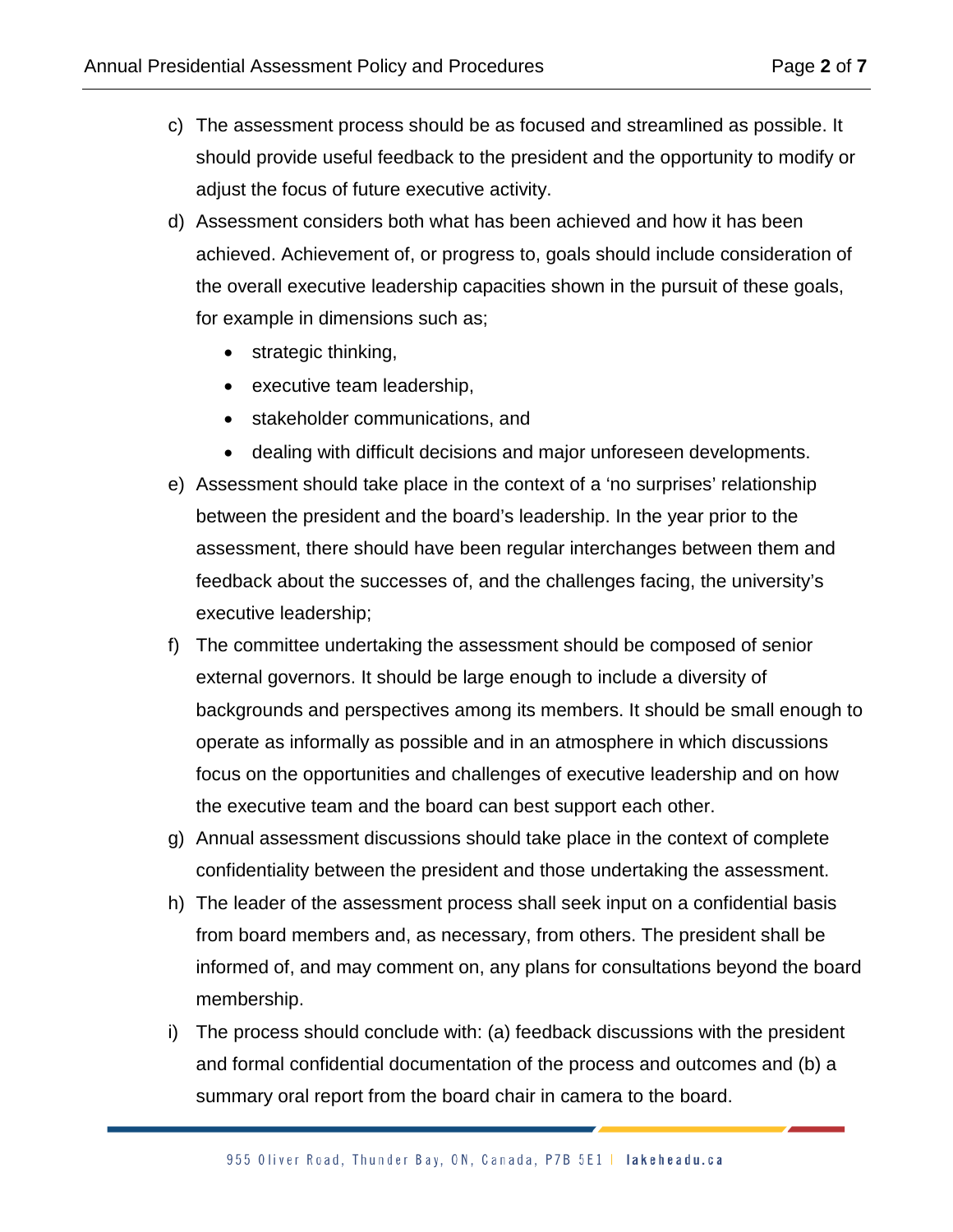#### **II – Detailed Process**

#### **Accountability**

3. Assessment of the President is the responsibility of the Board of Governors. An annual presidential assessment is hereby delegated to the Executive Committee of the Board of Governors, to which the Board has assigned responsibility for matters involving employment conditions and compensation and for serving as an advisory body to the Chair of the Board and the President with respect to governance and administrative issues.

On recommendation of the Chair, the Executive Committee may assign the conduct of the assessment review to a subgroup of its members. If so assigned, the subgroup will report its assessment conclusions to the Committee. The Executive Committee will retain its authority over proposed changes in compensation or other contractual terms for the President.

4. Members of the Executive Committee, including the President, should undertake to discuss the work of the Committee only among themselves, except as authorized by this Policy, The Secretary of the University should provide support to the Executive Committee, but should not attend any portion of a meeting in which members or members and the President are discussing the assessment.

#### **Leadership of the Process**

5. The Board Chair is responsible for the overall management of the annual assessment process and for acting to ensure its focus and its timely completion. The Chair has the authority to supplement or modify the provisions of this Policy in ways consistent with the principles in Section I.

#### **Process**

6. For each year of the President's term, the President should prepare by the end of April a statement of his/her goals and objectives for the year starting July 1. The items in the list should relate to the University's long-range strategic priorities and to shorter-range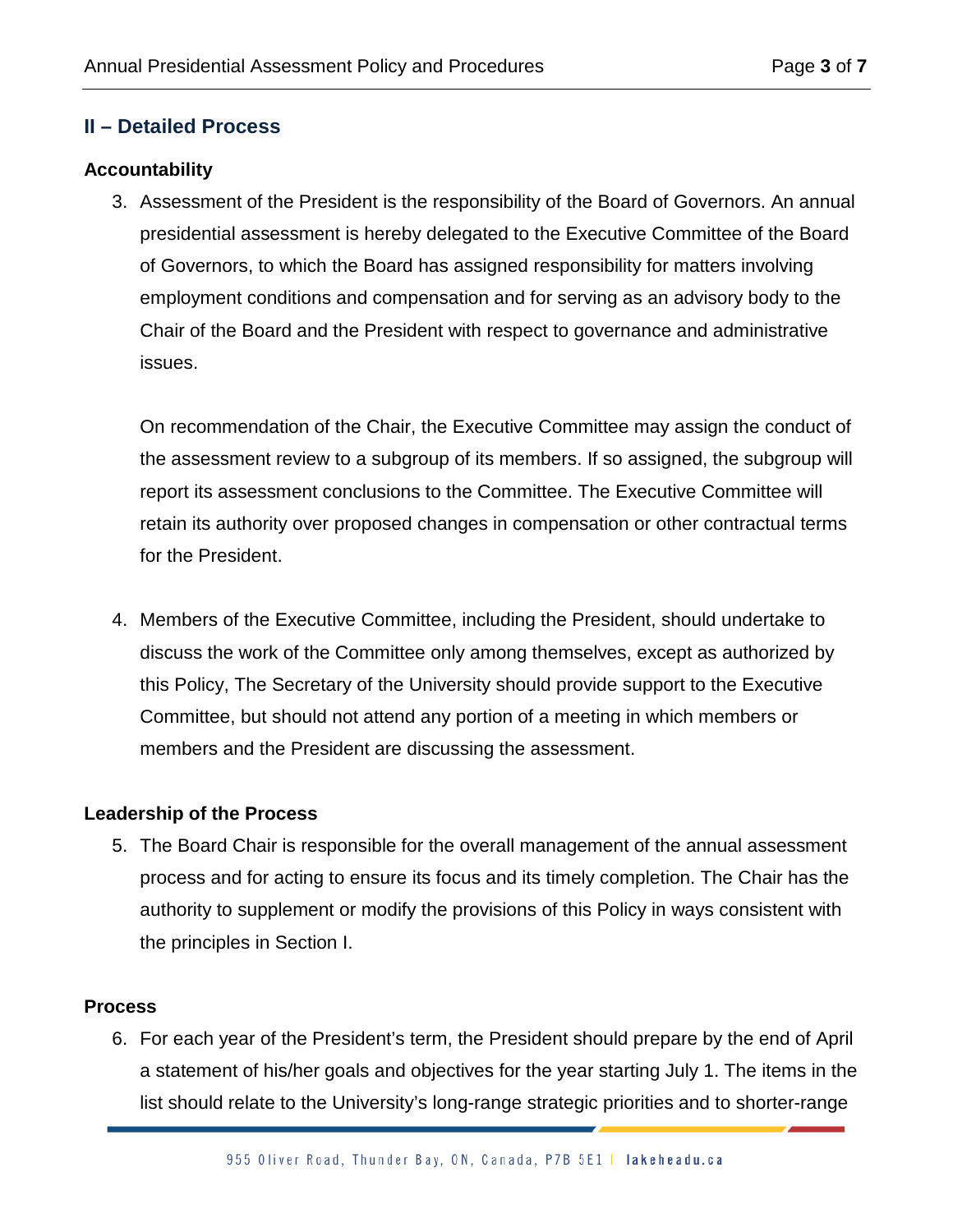matters that will require presidential leadership or personal oversight. The statement should include measures of achievement, which the Executive Committee can use to assess progress during year-end discussions with the President.

- 7. For the first year of a new President's term, Board Chair should request that the President, in selecting his/her goals and objectives, give particular weight to the statements about areas for special presidential attention contained in any official position specification issued during the presidential search.
- 8. The President's goals and objectives statement should be discussed with the Board Chair and Vice-Chair following which it should be presented in draft form at an Executive Committee meeting, for discussion and recommendation for Board approval.
- 9. After the above Executive Committee meeting, the President will present his proposed goals and objectives statement for approval at the next Board meeting. The Board's approval of the statement signals the appropriateness of the President's action plan in terms of institutional priorities and the statement's use as the primary reference point in the annual assessment process. The President, the Board Chair and Vice-Chair should consult informally several times during the academic year about on-going work with respect to these priorities.
- 10.By late April of each year of the President's term, the President should prepare a report on his/her administration's progress with respect to his/her current goals and objectives. The report should be presented to the Executive Committee at a meeting in early May.
- 11.During April of each year, the Chair will circulate to all Board members another copy of the President's previously approved goals and objectives statement and invite members to provide in confidence to him/her any comments they have with respect to the President's progress with respect to them.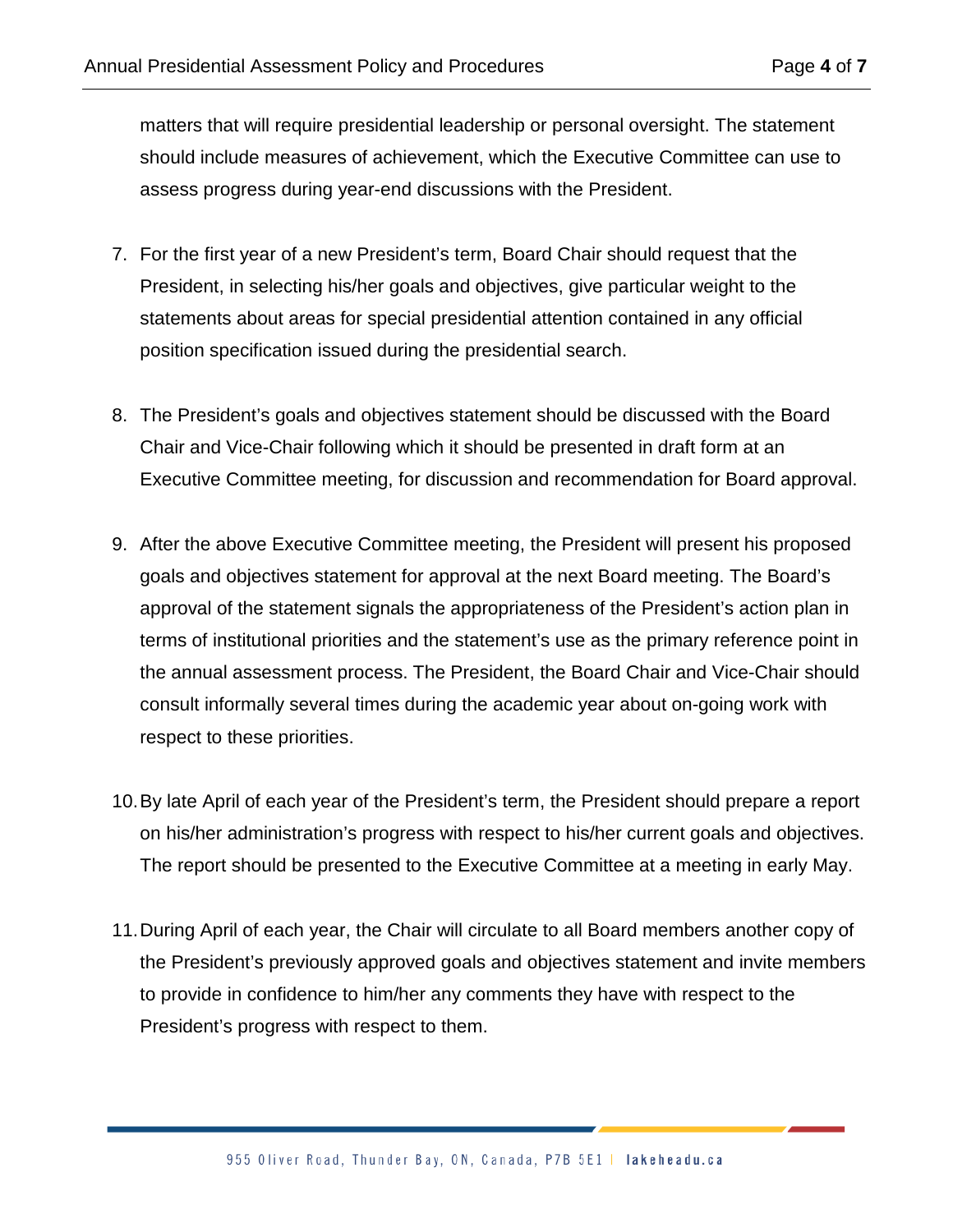- 12.In addition, on an annual basis, the Chair may decide, after consultation with the President, to request comments from individuals beyond the Board membership on particular areas of assessment related to the President's goals for that year. The Chair should use his/her discretion about whether to make such requests, taking into account such matters as: whether the annual assessment is proximate in time to an end-of-term presidential review and whether the individuals outside of the Board are likely to have information which may be helpful in the assessment process.
- 13.The annual assessment provisions and related meetings required by sections 10-12 above and of the first two sentences of section 14 below shall be suspended in a year when the Executive is involved in a comprehensive, multi-year review leading to a decision about the extension or renewal of a presidential term.
- 14.During May, the Executive Committee should meet with the President to discuss his report on his/her goals and objectives for the year coming to an end. Following discussion, the Committee will meet in camera to review and discuss all input. Subsequently, the Chair and Vice-Chair will meet with the President to review the Committee's conclusions about presidential performance, to convey compensation adjustments, and also to discuss any recommendations bearing on the coming year. The gist of communications considered by the committee in the assessment process should be given (without attribution) to the President as part of the committee's feedback. The Chair and Vice-Chair should convey on behalf of the Executive Committee the bases of its observations and conclusions, both with respect to positive outcomes with respect to goals and areas where goals may not have been sufficiently achieved. The President should have the opportunity to state the basis of any disagreement with the observations and conclusions of the Executive Committee.
- 15.At the end of the process the Chair will: (i) brief the Board at an in camera session on the highlights and outcome of the process and (ii) summarize the process, the Committee's conclusions and relevant follow up conversations in a confidential letter to the President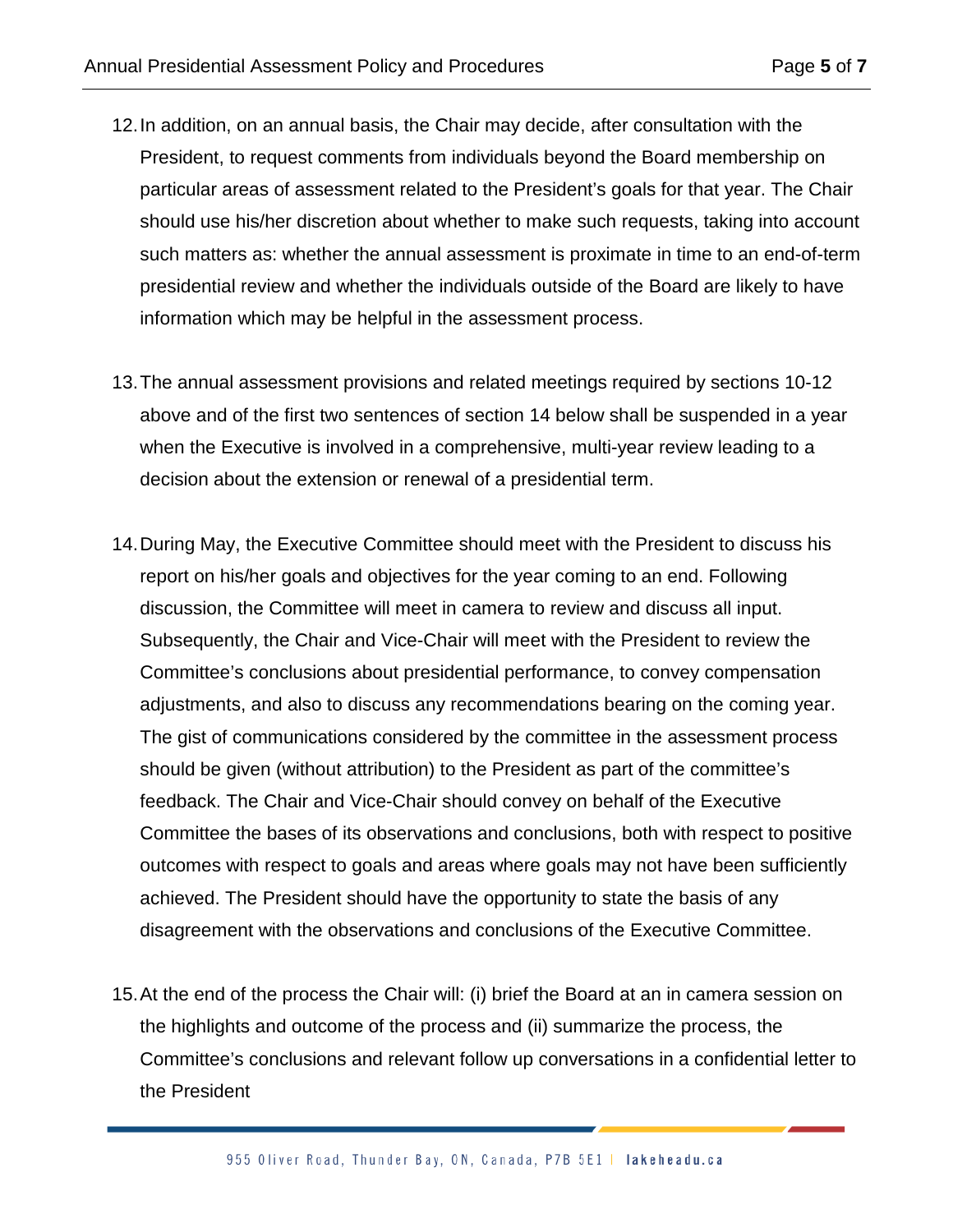### **Appendix: Summary of Annual Assessment Timeframe for a July 1 – June 30 Year**

April/May: President prepares goals and objectives statement for the July 1-June 30 year; reviews draft with Chair and Vice-Chair; presents draft to Executive Committee for its review and recommendation to the Board.

June Board meeting: President presents the final form of the goals and objectives statement to the Board for approval.

The following April: Board Chair recirculates goals and objectives statement to Board members with a request for comments to be addressed to him/her about the President's performance with respect to them.

Late April-Early May: President prepares self-assessment re previously approved goals and objective statement; also prepared draft of forthcoming year's goals and objectives; President has discussions of both documents with Executive Committee.

Mid-to late May: Chair and Vice-Chair of Board meet with President to review outcome of assessment, convey any advice or guidance from the Executive Committee; communicate decisions about compensation changes.

June: Chair gives summary report re assessment in camera to Board.